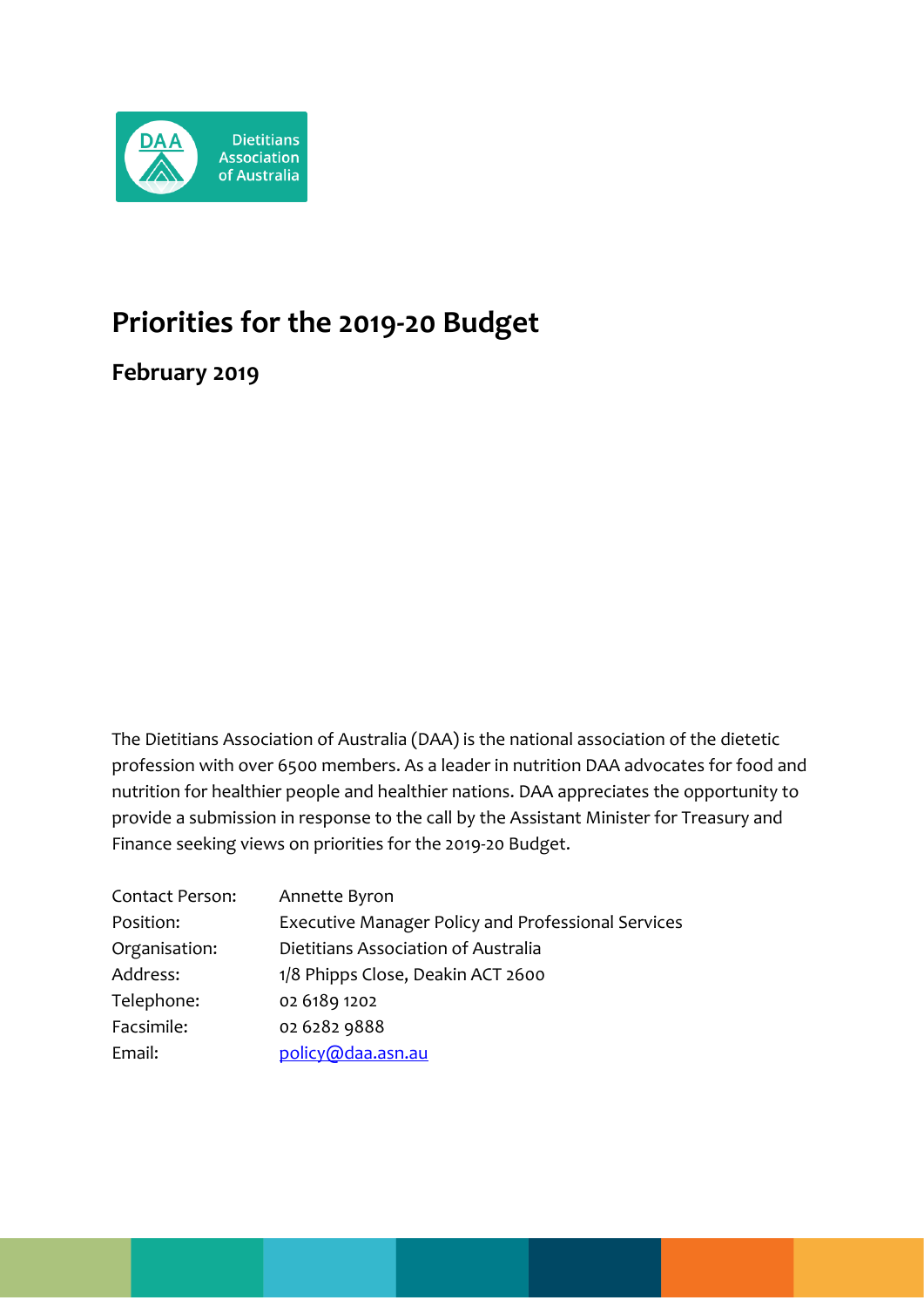# **Table of Contents**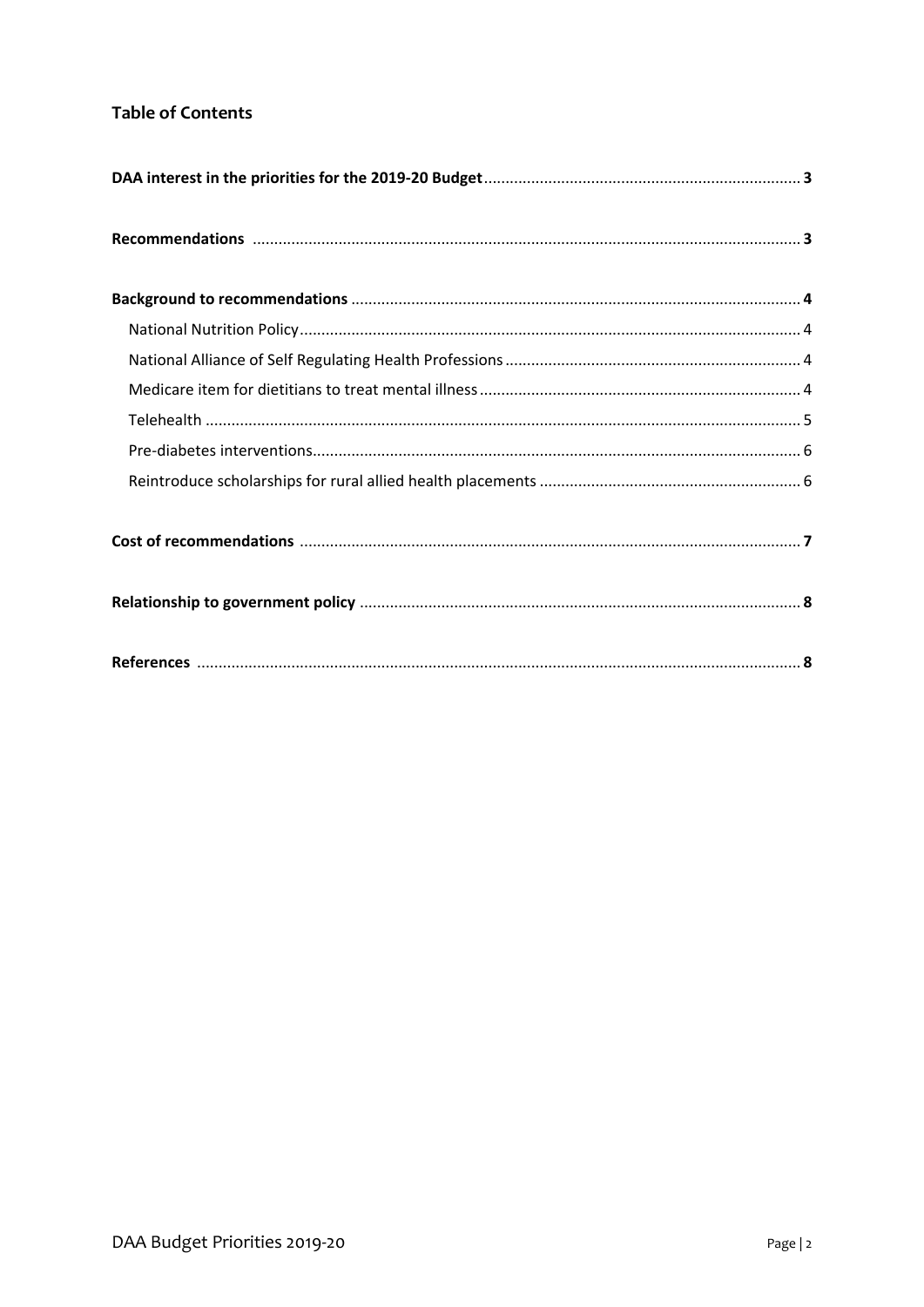## **DAA interest in the priorities for the 2019-20 Budget**

As the professional body for dietitians in Australia, DAA wants to see that Australian Government programs support food security and the opportunity to access high quality professional services for all Australians to experience physical health, mental health and well-being.

DAA manages the Accredited Practising Dietitian program as the foundation for selfregulation of the dietetic profession in Australia. The Accredited Practising Dietitian program provides an assurance of quality and safety to the Australian public.

Accredited Practising Dietitians are the food and nutrition professionals uniquely qualified and credentialed to work in diverse settings including aged care, hospitals, disability, mental health, private practice, public health, community health, food service, food industry, research and teaching.

# **Recommendations**

- 1. Recognise the need to nourish all Australians by funding an updated Scoping Report and consultation for a National Nutrition Policy.
- 2. Fund the vital work of the National Alliance of Self Regulating Health Professions to promote national consistency in professional regulation alongside the Australian Health Practitioner Regulation Agency.
- 3. Introduce new Medicare items for people with mental illness to address the physical illness which shortens their lives. Consumers experiencing depression, anxiety, schizophrenia and other conditions want access to Accredited Practising Dietitians to help them make dietary changes to enjoy better physical and mental health.
- 4. Permit telehealth services as an alternative to face to face services by allied health practitioners, such as Accredited Practising Dietitians. Rural Australians with chronic medical conditions such as diabetes, cardiovascular disease, stroke, cancer or musculoskeletal conditions would have better quality of life and cost the health system less if provisions under the Medical Benefit Schedule were extended.
- 5. Include pre-diabetes in the conditions which can be treated under Medicare Chronic Disease Management items. Early intervention by Accredited Practising Dietitians and Accredited Exercise Physiologists for people with pre-diabetes markers identified by a general practitioner can delay or stop progression of disease and avoid the costs associated with treating Type 2 diabetes.
- 6. Reintroduce scholarships for allied health students studying in accredited education programs to take up placements in rural and remote areas. The evidence tells us that students with exposure to rural and remote practice are more likely to take up positions outside urban areas after graduation.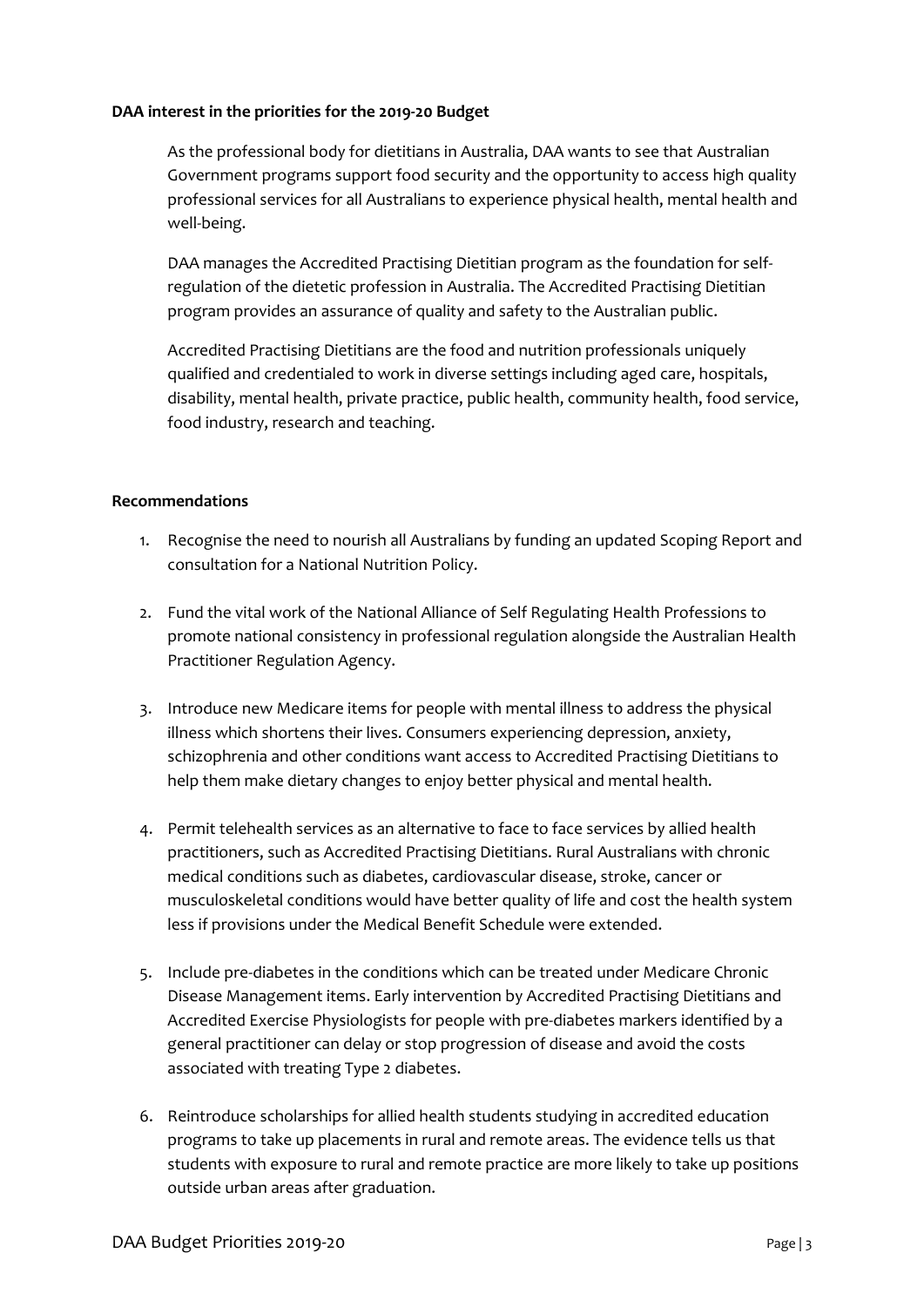## **Background to recommendations**

# *1. National Nutrition Policy*

DAA calls on the Australian Government to develop a new National Nutrition Policy. The old [1992 policy](https://extranet.who.int/nutrition/gina/sites/default/files/AUS%201992%20Food%20and%20nutrition%20policy%20.pdf) urgently needs updating and expanding so it aligns with recommendations from the World Health Organization, the United Nations Steering Committee on Nutrition and the Food and Agriculture Organization. Poor diet and excess weight costs Australia dearly, not just the obvious medical costs, but also in reduced productivity and lower levels of well-being among the population. Poor diet is a leading risk factor for deaths in Australia. In 2015, the Global Burden of Disease study determined poor diet contributed to almost 18% of deaths (over 29,000 deaths)<sup>1</sup>.

A contemporary and comprehensive nutrition policy would

- Ensure population health strategies are in place to address chronic disease
- Assure vulnerable Australians of food and nutrition security
- Improve access by individuals with special dietary needs to dietitians as the professionals uniquely qualified to provide medical nutrition therapy
- Support regular monitoring and surveillance of the food supply and nutrition markers in the population.

The budget initiative would require funding of an update to the **Scoping Framework** which was completed in 2013 and a national consultation.

# *2. National Alliance of Self Regulating Health Professions*

Th[e National Alliance of Self Regulating Health Professions](https://nasrhp.org.au/) (the Alliance) was established in 2008 to support functions of public safety and quality assurance for the self regulating health professions. Over 45,000 self regulated health professionals, including dietetics, audiology, and diabetes educators, work across all care settings in public, private and not for profit settings to deliver over 65 million health services<sup>2</sup> some of which are funded by Medicare and Department of Veterans Affairs.

In 2017 the Australian Government provided seed funding to facilitate national consistency in professional regulation to satisfy national and jurisdictional regulation requirements. Ongoing funding would continue this work alongside that of the Australian Health Practitioner Regulation Agency and facilitate regular data reporting to inform national workforce planning and development. It would also promote greater understanding of health regulation to address the unintended consequences arising from exclusion from regulation under the Australian Health Practitioner Regulation Agency.

# *3. Medicare item for dietitians to treat mental illness*

New MBS items are needed for APDs to treat physical and mental health as an adjunct to medical interventions for mental illness. People with serious mental illness experience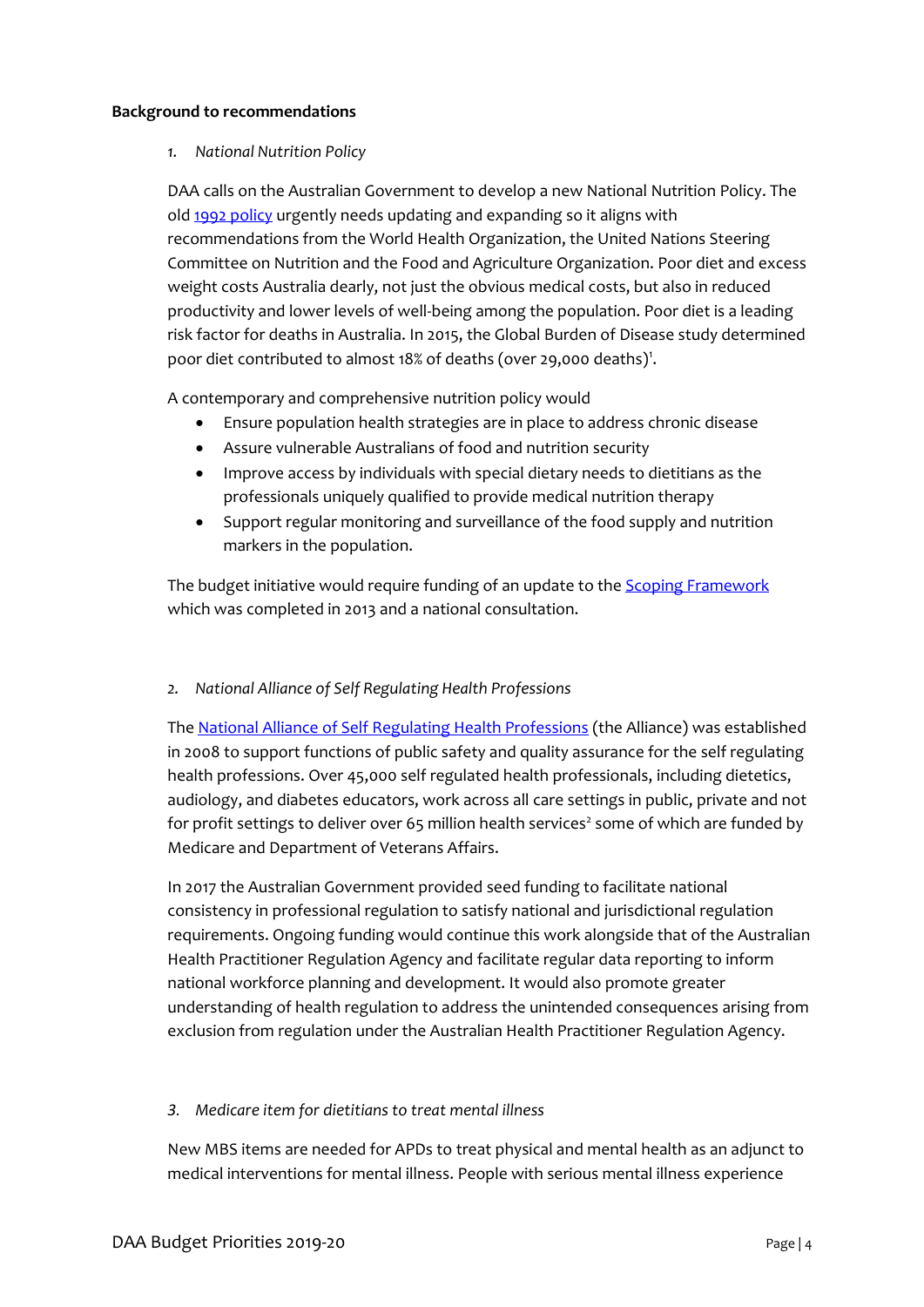considerable morbidity, loss of quality of life and a lower life expectancy of 20 or more years<sup>3</sup>. They also have far greater incidence of chronic disease, with 90% experiencing physical illness<sup>4</sup> . This costs individuals and their families, and impacts on the government bottom line.

Recent Australian studies show that diet is a highly effective treatment when sufficient consultations are available to establish relationships between patient and professional and reinforce complex concepts for ongoing self-management. Outcomes include symptom reduction and remission of mental illness, as well as improvement in physical health parameters<sup>5-9</sup>.

Funded positions for dietitians in public hospitals and community services are not sufficient to meet community needs. Medicare Chronic Disease Management items offer limited access because the five items available per year are shared across all eligible allied health providers. This is not enough to meet the complex needs of people with mental illness who require more and longer consultations with Accredited Practising Dietitians to be clinically effective.

Introducing MBS items for Accredited Practising Dietitians for individual and group consultations would improve equity of access to nutrition services for people with mental illness who are most at risk of poor diet and mental illness but may have the least capacity to pay for private services.

# *4. Telehealth*

Australians living in rural and remote areas have poorer health outcomes than their metropolitan counterparts<sup>10</sup> and yet they have less access to allied health services to support self-management of their chronic medical conditions<sup>11</sup> such as diabetes, kidney disease, gastrointestinal disease or food intolerance.

DAA records indicate 20% of Accredited Practising Dietitians practice in regional, rural or remote areas, but not all geographical areas are covered. Even where Accredited Practising Dietitians do offer a service, patients may not be able to afford private practice fees. There is evidence that out-of-pocket-costs can influence patient decisions about when they access health care<sup>12</sup>. In some cases, the patient may have specialised needs for complex nutrition care which is not within scope of the local generalist Accredited Practising Dietitian.

The Australian Department of Health states that specialist video consultations under Medicare 'provide many patients with easier access to specialists, without the time and expense involved in travelling to major cities'. 47,883 patients benefited from 120,005 services claimed by 8,823 medical specialist, general practitioners, midwives and nurse practitioners between July 2011 and December 2013<sup>13</sup>. Allowing telehealth consultations for allied health consultations would be consistent with a human rights approach and more equitable than the status quo.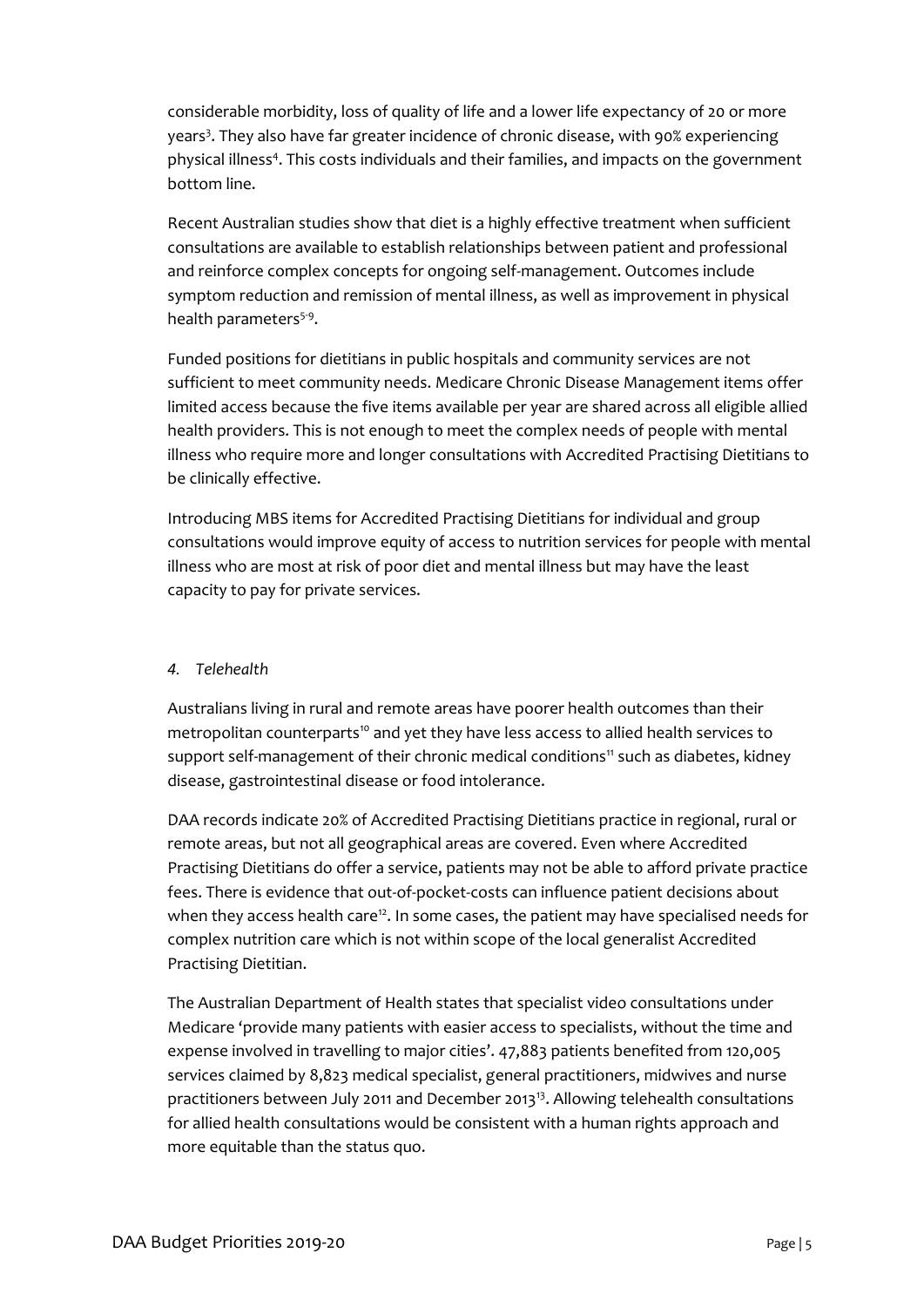Dietetic services are well suited to the medium of telehealth, as demonstrated by the inclusion of telehealth in the pilot of the Coordinated Care for Diabetes reform. There is evidence that telephone counselling by a dietitian achieves dietary behaviour change<sup>14,15</sup> and improves metabolic parameters in individuals with metabolic syndrome<sup>16</sup>.

An Australian review of allied health video consultation services found clinical outcomes have generally been similar to outcomes of face-to-face consultations, with relatively high levels of patient satisfaction<sup>17</sup>. A US study found programs delivered by telephone had a lower cost but similar outcomes compared with face to face format $^{18}$ .

The utility of telehealth is recognised by private health funds offering telephone and online health services to members<sup>19</sup>.

The 2010 Telehealth for Aged Care report<sup>20</sup> concluded that older Australians participating in telehealth may delay entry to residential aged care.

# *5. Pre-diabetes interventions*

Current eligibility for Medicare Allied Health assessment items and group service items requires a diagnosis of Type 2 Diabetes. DAA proposes extending eligibility for these items to include pre-diabetes to slow the increasing prevalence of Type 2 Diabetes with its associated co-morbidities and healthcare spending as outlined in a previous [submission](https://daa.asn.au/wp-content/uploads/2016/12/Pre-budget-submission-Pre-diabetes-ESSA-DAA-ADEA.pdf) advocating for this initiative.

There are established criteria published by authoritative bodies in Australia and internationally<sup>21</sup> for determining pre-diabetes, a recognised risk factor for diabetes and cancer. Peer reviewed evidence supports the efficacy of lifestyle intervention on delaying disease progression from pre-diabetes to diabetes, with benefits persisting long-term. Improvements in quality of life and significant direct and indirect cost savings could be realised by slowing disease progression.

#### *6. Reintroduce scholarships for rural allied health placements*

*Services for Rural and Remote Allied Health Australia* administered scholarships under contract to the Australian Government Department of Health for a number of years. This was a welcome measure to enable student dietitians and other allied health students to undertake clinical placements in rural and remote areas.

This initiative was important as there is evidence to show that students undertaking such placements were more likely to return to rural and remote practice after graduation<sup>22</sup>. Scholarships mitigate some of the financial barriers to moving away from metropolitan areas, including loss of income from usual employment, additional rent for the period of placement, and travel to distant locations.

However, a change in government policy has seen a winding down of support for clinical placements. In the [2016-17 Annual Report](https://sarrah.org.au/sites/default/files/docs/final_sarrah_annual_report_2016-17.pdf) of Services for Rural and Remote Allied Health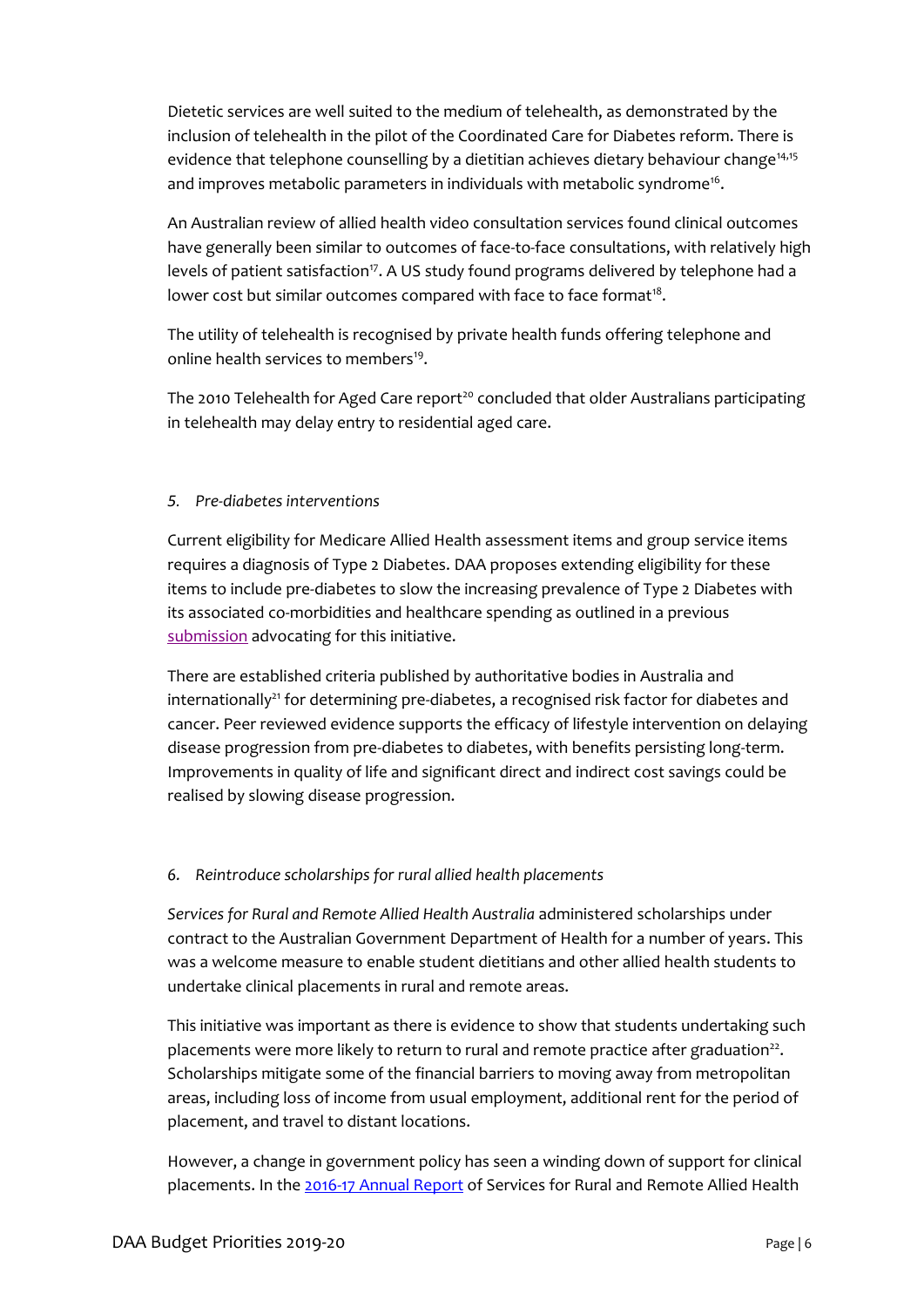it was noted that under the new Health Workforce Scholarship Program clinical placements would no longer be available for allied health. This is at odds with efforts to increase the health professional workforce in rural and remote areas in response to high levels of chronic illness and few resources. There appear to be opportunities for medical students from various programs but DAA has been unable to identify national programs offering opportunities for student dietitians.

DAA calls on the Australian Government to address inequities in access to health services in rural and remote areas and build the workforce in those areas by reintroducing a scholarship program for rural clinical placements.

# **Cost of recommendations**

# *New MBS item for dietitians to treat mental illness*

As an example using depressive disorders, improving symptoms has the potential to reduce admissions to hospital and shorten length of stay, and to reduce absenteeism and presenteeism. The benefits in financial terms in the context of the estimated cost of medical nutrition therapy of a mean seven sessions of \$1318.05 could be exceeded by possible cost savings under plausible assumptions, given the high cost to the health sector and the economy of major depression.

Depressive episode is the most commonly reported principal diagnosis for separations with specialised psychiatric care (17.4%) in Australian public hospitals<sup>23</sup>. The median cost per bed day is \$1424<sup>24</sup>. In 2014-15 the average length of stay for mental health related patients in public acute hospitals was 15.7 days<sup>25</sup>.

In terms of productivity, it is estimated that an additional six days of absenteeism can be related to a moderate severity mental health condition, i.e. more than one working week. In May 2016 the Full-Time Adult Average Weekly Ordinary Time Earnings were  $$1,516.0026^{26,27}$ .

#### *Telehealth*

Substituting telehealth services for standard consultations covered by Medicare Item 10950 would be cost neutral for the consultation. Advice from the Department of Health is that patients accessing Chronic Disease Management items attend an average 2.5 allied health items per year. Demand from people wishing to access services by telehealth is likely to be modest, and very unlikely to approach the current limit of five items per year.

Improved outcomes would reduce expenditure on medications and decrease hospital costs as demonstrated by the pilot of the Diabetes Care Project.

There would be a requirement to update Department of Health and Department of Human Services processes and information related to Medicare.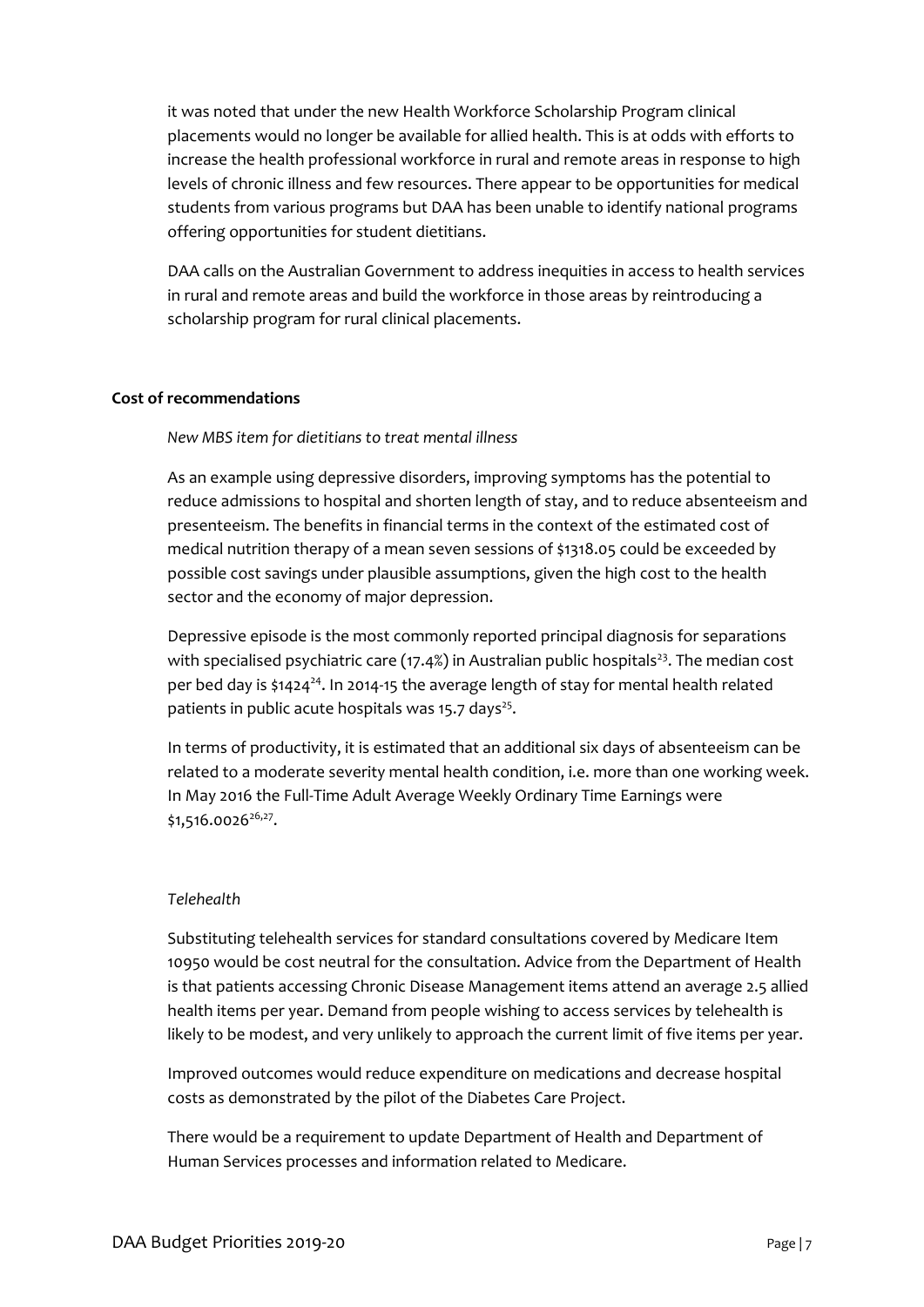# *Pre-diabetes*

Studies by Diabetes Australia and other agencies demonstrate that effective funding of lifestyle interventions has the potential to mitigate rapidly increasing government expenditure attributed to Type 2 Diabetes. A systematic review identified a median incremental cost effectiveness return for diet and physical activity promotion programs of \$13,761 per Quality Adjusted Life Year (QALY) saved<sup>28</sup>. Group-based diabetes programs were more cost-effective (median \$1,819 per QALY) than those that used individual sessions (median, \$15,846 per QALY)<sup>28</sup>.

# **Relationship to government policy**

These recommendations are consistent with the Coalition government commitment to delivering a 'fair go' for regional Australia to ensure that they receive their 'fair share' of support from government on a wide range of policy programmes<sup>29</sup>.

The recommendations are also consistent with the funding of a Centre for Research Excellence in Telehealth<sup>30</sup>, and the objectives of the National Diabetes Strategy<sup>31</sup>.

# **References**

- 1. Institute for Health Metrics and Evaluation. Global Burden of Disease data Australia. [Available from: http://www.healthdata.org/gbd/data; accessed 28 February, 2017].
- 2. Self-regulating health professionals get proactive about standards of practice. Hospital and Healthcare 24 October 201[3 https://www.hospitalhealth.com.au/content/aged-allied](https://www.hospitalhealth.com.au/content/aged-allied-health/article/self-regulating-health-professionals-get-proactive-about-standards-of-practice-27581429#axzz5eBn8Fh3u)[health/article/self-regulating-health-professionals-get-proactive-about-standards-of](https://www.hospitalhealth.com.au/content/aged-allied-health/article/self-regulating-health-professionals-get-proactive-about-standards-of-practice-27581429#axzz5eBn8Fh3u)[practice-27581429#axzz5eBn8Fh3u](https://www.hospitalhealth.com.au/content/aged-allied-health/article/self-regulating-health-professionals-get-proactive-about-standards-of-practice-27581429#axzz5eBn8Fh3u)
- 3. [http://www.ox.ac.uk/news/2014-05-23-many-mental-illnesses-reduce-life-expectancy](http://www.ox.ac.uk/news/2014-05-23-many-mental-illnesses-reduce-life-expectancy-more-heavy-smoking)[more-heavy-smoking](http://www.ox.ac.uk/news/2014-05-23-many-mental-illnesses-reduce-life-expectancy-more-heavy-smoking)
- 4. Australian Bureau of Statistics, National Health Survey: Mental Health and co-existing physical health conditions, Australia, 2014 – 15, ABS 2015; cat no 4329.0.00.004
- 5. Zarnowiecki D et al. A 6-month randomised controlled trial investigating effects of Mediterranean-style diet and fish oil supplementation on dietary behaviour change, mental and cardiometabolic health and health-related quality of life in adults with depression (HELFIMED): Study protocol. BMC Nutr 2016;2:52:DOI:10.1186/s40795-016- 0095-1.\*
- 6. O'Neil A, Berk M, Itsiopoulos C, et al. A randomised, controlled trial of a dietary intervention for adults with major depression (the "SMILES" trial): study protocol. BMC Psychiatry 2013;13 doi:10.1186/1471-244X-13-114):114\*
- 7. Jacka F, O'Neil A, Itsiopoulos C, Opie R, et al A randomised controlled trial of dietary improvement for adults with major depression (the 'SMILES' trial), BMC Med (2017) 15:23.
- 8. Parletta N, et al, A Mediterranean-style dietary intervention supplemented with fish oil improves diet and mental health in people with depression: a 6-month randomised control trial (HELFIEMD), under review BMC Medicine, January 2017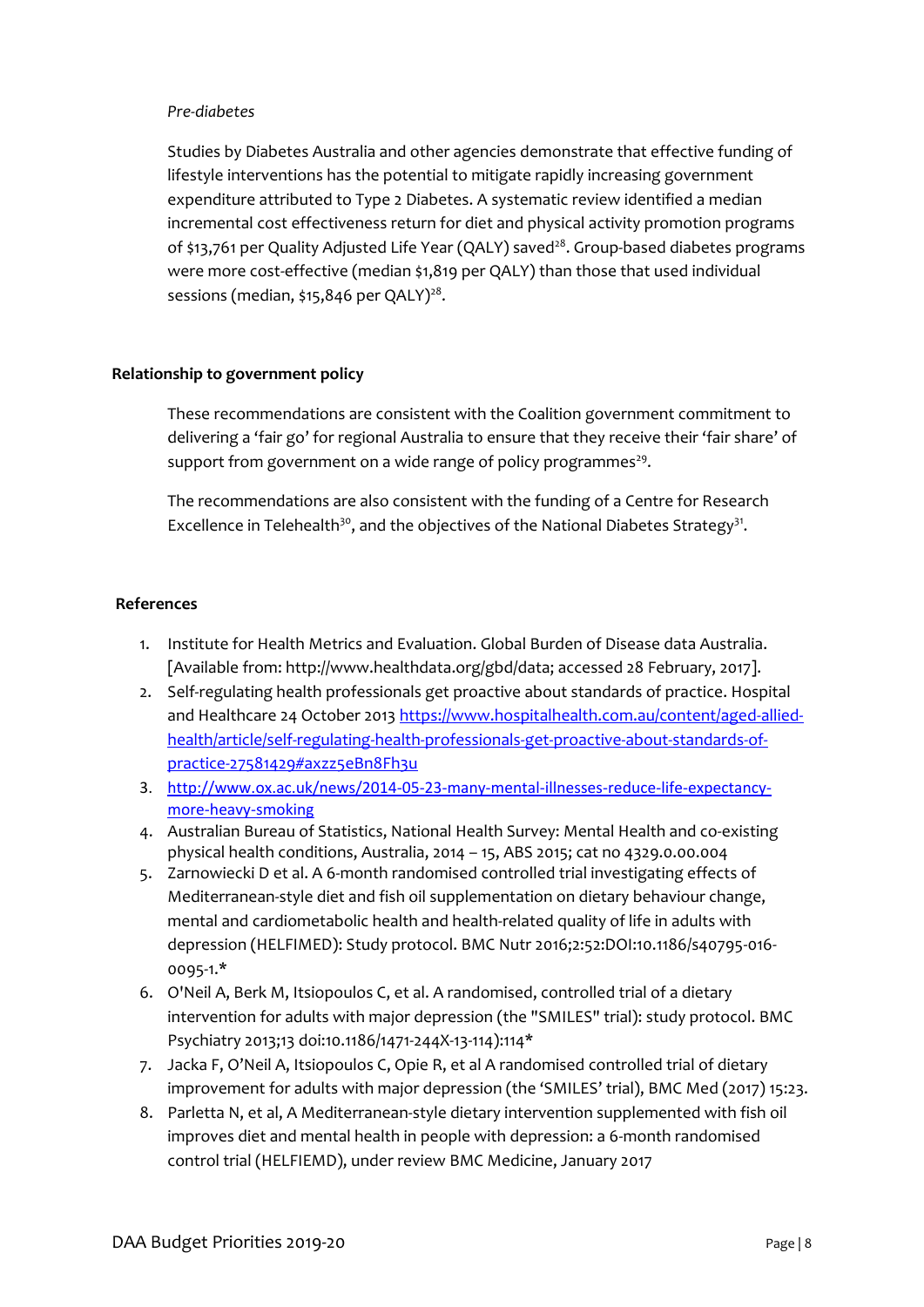- 9. Teasdale S et al. A nutrition intervention is effective in improving dietary components linked to cardiometabolic risk in youth with first-episode psychosis. Br J Nutr 2016; 115: 1987-93
- 10. National Health Reform Progress and Delivery September 2011. [http://www.yourhealth.gov.au/internet/yourhealth/publishing.nsf/Content/nhr-progress](http://www.yourhealth.gov.au/internet/yourhealth/publishing.nsf/Content/nhr-progress-delivery#.UPd4LPJpOqY)[delivery#.UPd4LPJpOqY](http://www.yourhealth.gov.au/internet/yourhealth/publishing.nsf/Content/nhr-progress-delivery#.UPd4LPJpOqY) Accessed 17 January 2013
- 11. Harris MF, Jayasinghe UW, Taggart JR, Christl B, Proudfoot JG, Crookes PA, Beilby JJ, Powell Davies G. Multidisciplinary Team Care Arrangements in the management of patients with chronic disease in Australian general practice. MJA 2011; 194: 236 – 239
- 12. Kiil A, Houlberg K. How does copayment for health care services affect demand, health and redistribution? A systematic review of the empirical evidence from 1990 to 2011. Eur J Health Econ 2014; 15: 813. <https://doi.org/10.1007/s10198-013-0526-8>
- 13. Telehealth Statistics

[http://www.mbsonline.gov.au/internet/mbsonline/publishing.nsf/Content/36ACE7F284A1](http://www.mbsonline.gov.au/internet/mbsonline/publishing.nsf/Content/36ACE7F284A16656CA257A06001B7437/$File/How%20to%20generate%20Medicare%20Statistics%20for%20MBS%20Telehealth%20items.pdf) [6656CA257A06001B7437/\\$File/How%20to%20generate%20Medicare%20Statistics%20for%20](http://www.mbsonline.gov.au/internet/mbsonline/publishing.nsf/Content/36ACE7F284A16656CA257A06001B7437/$File/How%20to%20generate%20Medicare%20Statistics%20for%20MBS%20Telehealth%20items.pdf) [MBS%20Telehealth%20items.pdf](http://www.mbsonline.gov.au/internet/mbsonline/publishing.nsf/Content/36ACE7F284A16656CA257A06001B7437/$File/How%20to%20generate%20Medicare%20Statistics%20for%20MBS%20Telehealth%20items.pdf) Accessed 31 January 2015

- 14. Eakin EG, Lawler SP, Vandelanotte C, Owen N. Telephone interventions for physical activity and dietary behavior change. Am J Prev Med 2007; 32: 419-434
- 15. Dennis SM, Harris M, Lloyd J Powell Davies G, Faruqi N, Zwar N. Do people with existing chronic conditions benefit from telephone coaching? A rapid review. Aust Health Review 2013; 37: 381 - 388
- 16. Fappa E, Yannakoulia M, Ioannidou M, Skoumas Y, Pitsavos C, Stefanadis C. Telephone counseling intervention improves dietary habits and metabolic parameters of patients with the metabolic syndrome: a randomized controlled trial. Rev Diabet Stud. 2012 Spring;9(1):36-45. doi: 10.1900/RDS.2012.9.36. Epub 2012 May 10. Abstract available from: <http://www.ncbi.nlm.nih.gov/pubmed/22972443>
- 17. Raven M, Bywood P. Allied health video consultation services. PHC RIS Policy Issue Review. Adelaide. Primary Health Care Research & Information Service. 2013
- 18. Radcliff T, Bobroff LB, Lutes LD, Durning PE, Daniels MJ, Limacher MC, Janicke DM, Martin D, Perri MG. Comparing costs of telephone vs face-to-face extended-care programs for the management of obesity in rural settings. J Acad Nutr Diet 2012; 112: 1363-1373
- 19. Innovative telehealth solutions.<https://www.medibankhealth.com.au/telehealth> Accessed 5 February 2015
- 20. Pezzullo L, Mitchell S, Brown H. Telehealth for aged care. Access Economics 2010. [http://www.dbcde.gov.au/\\_\\_data/assets/pdf\\_file/0014/131900/Telehealth-for-aged](http://www.dbcde.gov.au/__data/assets/pdf_file/0014/131900/Telehealth-for-aged-care.pdf)[care.pdf](http://www.dbcde.gov.au/__data/assets/pdf_file/0014/131900/Telehealth-for-aged-care.pdf) Accessed 31 January 2012
- 21. Royal Australian College of General Practitioners 2012, Diabetes Management in General Practice: Guidelines for Type 2 Diabetes 2011/2012.
- 22. Woolley T, Gupta TS, Murray R, Hays R. Predictors of rural practice location for James Cook University MBBS graduates at postgraduate year 5. Australian Journal of Rural Health 2014. <https://doi.org/10.1111/ajr.12106>
- 23. Australian Institute of Health and Welfare (AIHW). Australia's Health 2014. Section 4.8 Mental Health In Australia. Canberra: AIHW. 2014. URL: http://www.aihw.gov.au/WorkArea/DownloadAsset.aspx?id=60129548150. (accessed 12/12/2016)